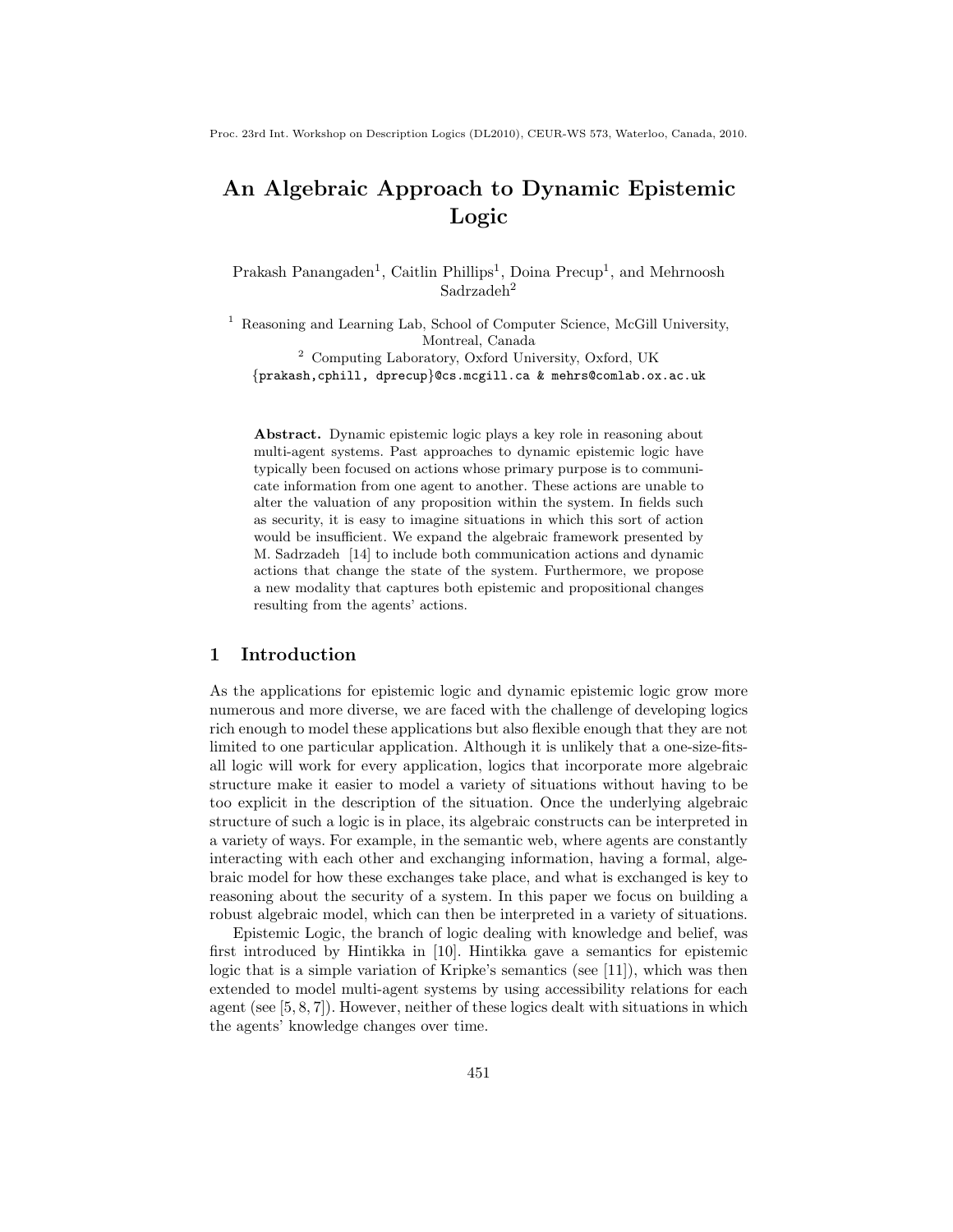Since then, many different approaches have been proposed to formalize the dynamics of knowledge in multi-agent systems. In some cases dynamic modalities (see [9]) are used in conjunction with model restriction (see [16, 6]) to alter the structural properties of the Kripke model, and thus the agents' knowledge. In particular, a lot of focus has been put on logics in which actions take the form of public announcements of propositions [16, 13]. While a lot can be done using logics of this type, they have one major drawback: actions are necessarily idempotent, meaning that announcing the same proposition twice will have the exact same effect as announcing it once. However, the repetition of a statement may actually convey information; an example of problem of this type is the Muddy Children Puzzle (see [8]).

In [3, 14], the authors view actions as resources. This helps overcome the issue of idempotent actions, thus opening the door to modelling more complex scenarios. In [14], the dynamics of knowledge is represented by a proposition set and action set with more algebraic structure than in previous logics.

In this paper, we expand the work from [14] and [3] by broadening the algebraic framework they introduced to model knowledge in multi-agent systems. In particular, previous work focused predominantly on communication actions (see [14, 2, 5]). Our goal is to also model dynamic actions, which may change the state of the system (and hence, the valuations of the propositions within the system), in addition to conveying information. Such actions are important in multi-agent systems in which planning has to occur.

The paper is organized as follows. In Sec. 2.1, we review Kripke structures and how they are used to model agents' knowledge. In Sec. 2.2 we describe in detail the algebraic structures used to model multi-agent systems in [14]. In Sec. 3 we define systems with dynamic actions and present an example showing why the model proposed in [14] does not work for such systems. In Sec. 4, we extend the model presented in Sec. 2.2 to accommodate such situations, and revisit the example. Finally in Sec. 5, we conclude and discuss possible extensions of this work.

## 2 Preliminaries

#### 2.1 Kripke Structures

Kripke structures are a common way of formalizing and connecting epistemic concepts in multi-agent systems. They allow for the model to keep track of the underlying state of the system, while also modelling which states (or worlds) each agent deems to be possible.

**Definition 1.** A Kripke structure M for a set of agents  $\mathcal A$  over a set of propositions  $\Phi$  is a tuple  $M = (W, V, \{R_A\}_{A \in \mathcal{A}})$  [5] where W is a set of states (also called possible worlds),  $R_A$  defines a binary relation on W (referred to as the **accessibility relation**) for each  $A \in \mathcal{A}$ , and  $V :$  is a valuation mapping  $\Phi \to \mathcal{P}(W)$ .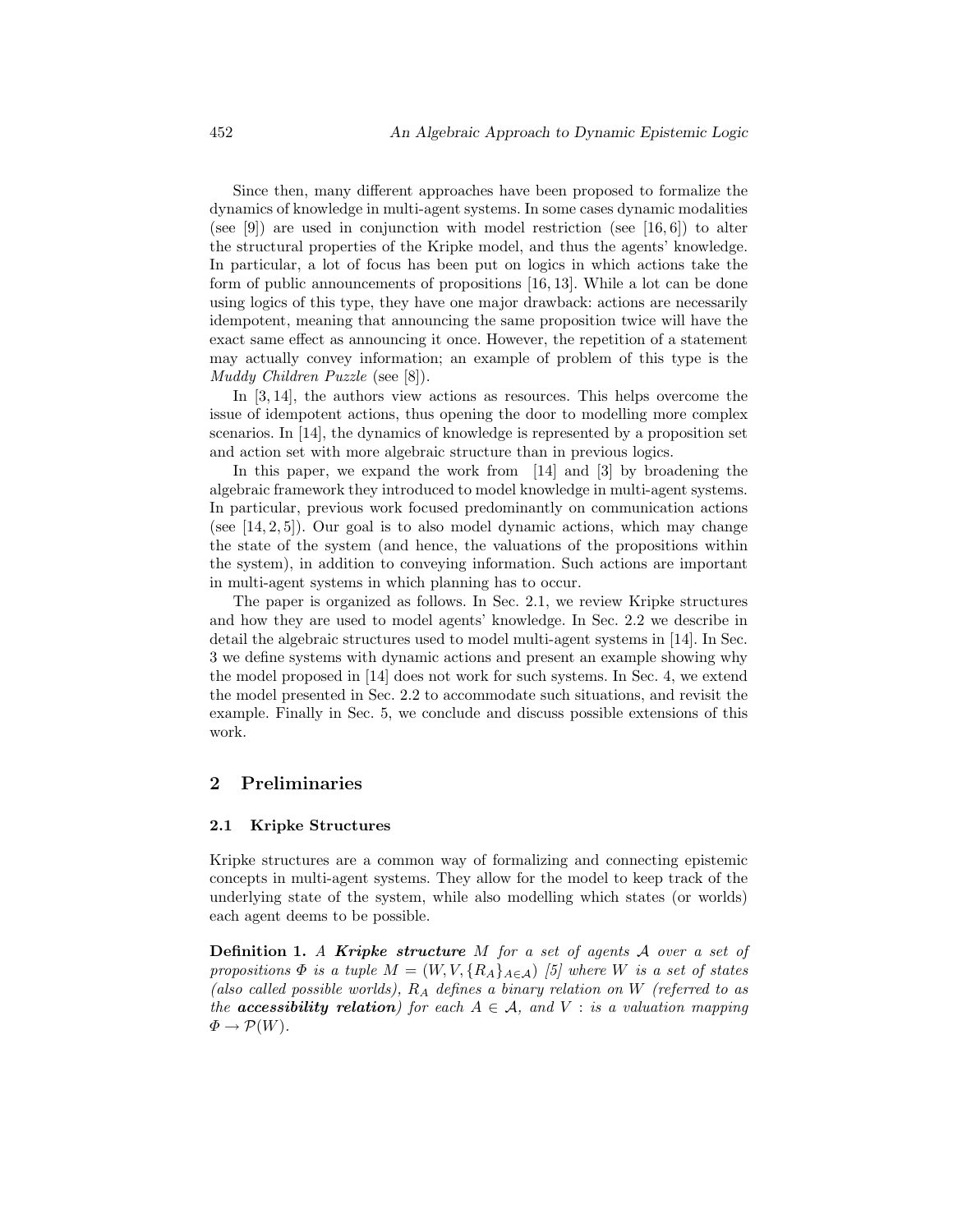A proposition p is satisfied at a state (possible world) w in a Kripke structure M (written as  $(M, w) \models p)$  if and only if  $w \in V(p)$ . In addition,  $(M, w) \models \top, \forall w$ and  $(M, w) \not\vDash \bot, \forall w$ . More complex propositions (conjunctions, disjunctions, negation and implication) can be evaluated using propositional logic [5].

In Kripke structures, knowledge is modelled using the accessibility relation  $R_A$  defined over  $(W \times W)$ . For each agent, if two worlds are related by the agent's accessibility relation, it means the agent is unable to tell them apart. More specifically, if world  $w_1$  is related to world  $w_2$  by agent A's modality (denoted by  $w_1R_Aw_2$ , then when  $w_1$  is the case, A thinks that  $w_2$  is possible. In layman's terms, an agent "knows" a formula is true if the formula holds in all worlds it thinks might be possible. Formally,  $(M, w) \models K_A \varphi$  iff  $\forall w'$  s.t.  $wR_A w'$ ,  $(M, w') \models$  $\varphi$ . For any model M and agent A, we typically require that the knowledge modality to satisfy the following axioms [5]:

- **A0**  $M \models \varphi$ , then  $M \models K_A \varphi$  (Knowledge generalization)
- K  $M \models (K_A \varphi \land K_A(\varphi \Rightarrow \psi)) \Rightarrow K_A \psi$  (Distribution)
- **T**  $M \models K_A \varphi \Rightarrow \varphi$  (Truth or knowledge axiom)
- D  $M \models K_A \varphi \Rightarrow \neg K_A \neg \varphi$  (Consistency axiom)
- 4  $M \models K_A \varphi \Rightarrow K_A K_A \varphi$  (Positive Introspection)
- 5  $M \models \neg K_A \varphi \Rightarrow K_A \neg K_A \varphi$  (Negative Introspection)

Depending on the applications, the axioms that the knowledge modality is required to satisfy might change. Remarkably, almost all of these axioms correspond to a single, specific property of the accessibility  $(R_A)$  relations. The properties of interest include reflexivity, symmetry, transitivity, Euclidity, and seriality. Table 1 presents this correspondence.

| Axiom                                                                                   | Name                               | Property   |
|-----------------------------------------------------------------------------------------|------------------------------------|------------|
| $ \mathrm{T} M \models K_i \varphi \Rightarrow \varphi$                                 | Truth or knowledge axiom Reflexive |            |
| $D M \models K_i \varphi \Rightarrow \neg K_i \neg \varphi$                             | Consistency axiom                  | Serial     |
| $4 M \models K_i \varphi \Rightarrow K_i K_i \varphi$                                   | Positive Introspection             | Transitive |
| $ 5 M \models \neg K_i \varphi \Rightarrow K_i \neg K_i \varphi$ Negative Introspection |                                    | Euclidean  |

Table 1. Knowledge axioms and their corresponding properties

For many purposes, the correct choice is to require that  $R_A$  be an equivalence relation, meaning that  $R_A$  must be symmetric, transitive and reflexive (and consequently serial and Euclidean). In structures of this kind, two worlds are indistinguishable if and only if the agent has the same information about each world [5].

### 2.2 Intuitionistic Dynamic Epistemic Action Logic

Intuitionistic Dynamic Epistemic Action Logic (IDEAL) [14] is an algebraic approach to dynamic epistemic logic, in which states are described entirely by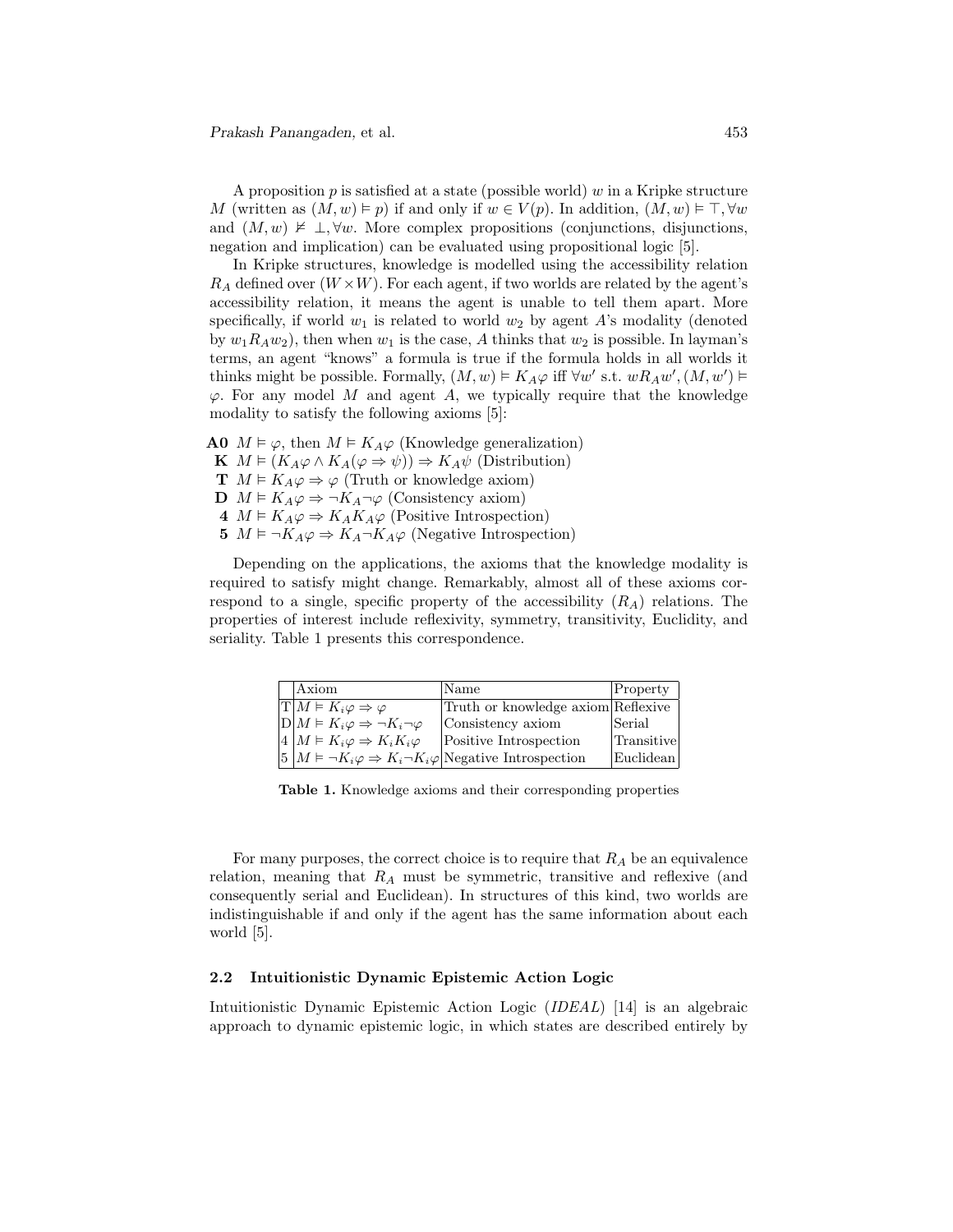the propositions they satisfy. By eliminating the state space and using the algebra of the set of propositions, a much richer structure than just a set with a binary relation becomes available, and with this added structure come new and useful properties. In order for these properties to hold though, we must first equip the set of propositions with sufficient algebraic structure. In particular, we will construct a complete algebraic lattice.

At this point, it is useful to distinguish between the concepts of formulas and propositions. To do this we define two sets:  $P$  (whose elements are denoted by lower-case letters  $(p, q, ...)$  is a finite set of atomic propositions, and  $\Phi$  a set of formulas built from Boolean combinations  $(\wedge, \vee, \neg, ...)$  of propositions in P. The only requirement placed on  $\Phi$  is that it must contain all propositions in P and be closed under conjunction. Other entailment axioms may be added as needed.

We will build the lattice on the set  $\Phi$ , because its nature suggests an obvious, non-trivial notion of order: entailment. Entailment is a preorder on  $\Phi$ , such that for  $\varphi, \psi \in \Phi$ ,  $\varphi \sqsubseteq \psi$  if and only if  $\varphi$  entails  $\psi$ . It is clear that the properties of a preorder (reflexivity and transitivity) are satisfied by ⊑. We also include a least and greatest element in  $\Phi$  ( $\perp$  and  $\top$  respectively) to ensure that all pairs of elements (and thus all sets) have a least upperbound and a greatest lowerbound.

Recall that  $(\Phi, \subseteq)$  is only a preorder and thus may not be anti-symmetric (a requirement if we are building a lattice). To resolve this issue, we use filters to construct a complete algebraic lattice of formulas  $(M, \leq)$ , which preserves the natural entailment relation on the propositions but is now equipped with the structure of a complete algebraic lattice. Now we describe how actions interact with this lattice, and eventually how it relates to knowledge.

Unlike Kripke structures (where the valuation  $V$  is fixed), the sorts of systems we wish to model are those in which the actions serve two purposes: first, they modify the underlying valuation functions of the system and second, they allow agents to communicate information to one another. We will address the communication aspect later, as it must be considered from the perspective of a particular agent.

The idea that actions can modify the valuation of propositions can be expressed in terms of operators on the lattice. We define the action set Q to be a monoid (it is labelled  $Q$  rather than  $A$  to avoid confusion with agent names), where ; is concatenation. In some cases it makes sense to equip this monoid with a partial-order structure, in which case it becomes a quantale [14]. However, in this paper we consider the action set  $Q$  to be a monoid without any underlying order. Together, the action monoid and the lattice of formulas are referred to as a system.

**Definition 2.** A system is a pair  $(M,Q)$  where M is a lattice and Q is a monoid acting on M [14]. Each element  $q \in Q$  defines a mapping  $q : M \to M$ such that :

- 1.  $q(\mathcal{V}_i, m_i) = \mathcal{V}_i(q(m_i)), \forall m_i \in M$  (q preserves joins)
- 2.  $\epsilon(m) = m, \forall m \in M$  (the unit of the monoid is the identity operator on M)
- 3.  $(q_1; q_2)(m) = q_1(q_2(m))$  (the mapping is associative over the binary operation of the monoid).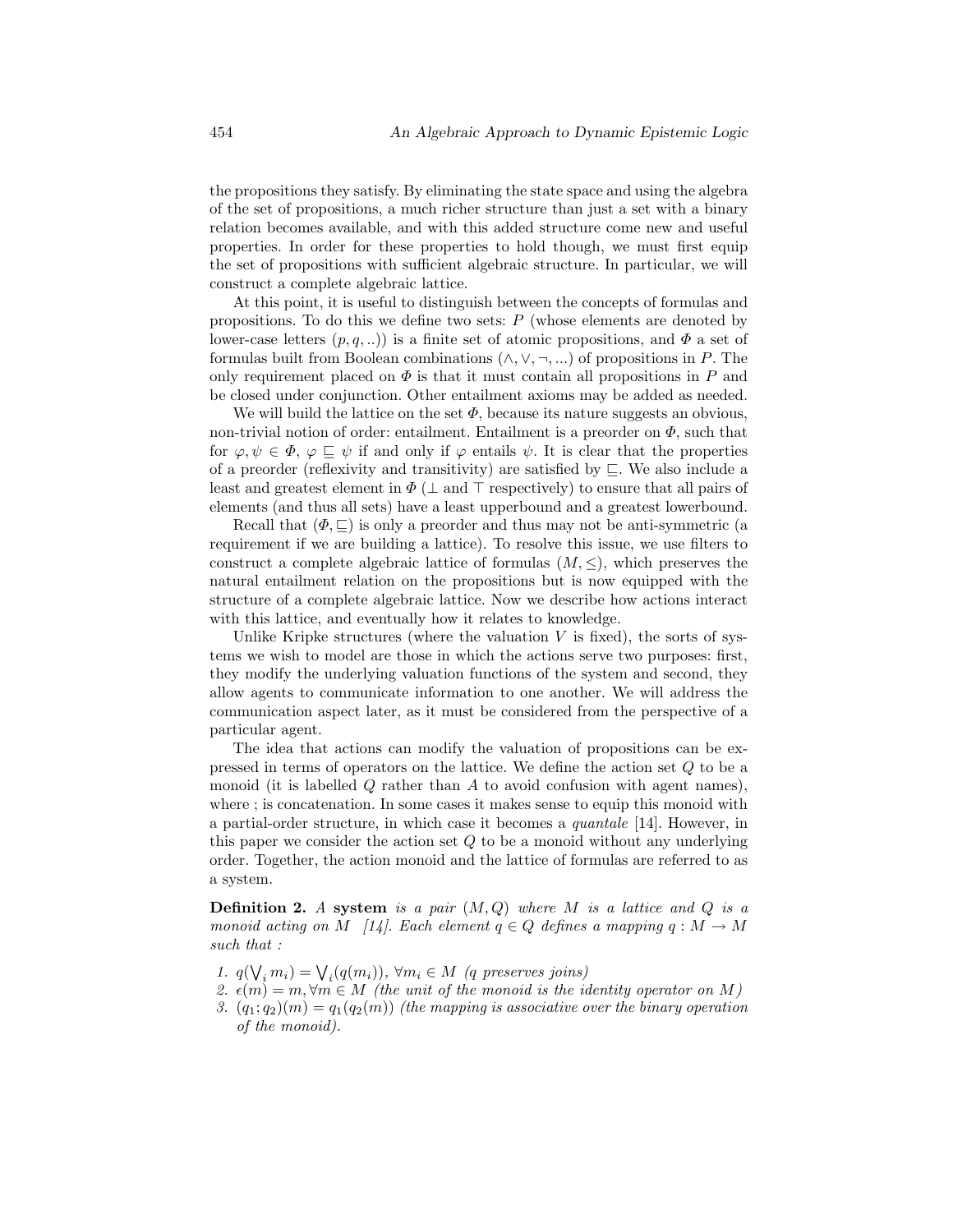Since each action  $q \in Q$  is an join-preserving endomorphism of a complete algebraic lattice  $(M)$ , it must have a right adjoint. This adjoint, denoted by  $[q] : M \to M$ , is defined as:  $[q]m = \sqrt{m' \in M} |q(m') \leq m\}$ , i.e., the join of all formulas  $m'$  which, when acted on by  $q$ , result in  $m$  being true. In other words,  $m'$  is the weakest precondition, or dynamic modality [14]. Formally, the dynamic modality adjoint i as follows:

$$
\frac{q(m') \le m}{m' \le [q]m} \tag{1}
$$

If the action set is a quantale, it is possible to define other adjoints as well [14], but the dynamic modality is the one most frequently used in defining and reasoning about epistemic systems.

In Kripke structures (as defined in Sec. 2.1), the agents' uncertainty as to which propositions are true was reflected in the fact that agents found certain sets of states indistinguishable. In epistemic systems, we approach uncertainty in a different manner, using the complete algebraic lattice of formulas instead of accessibility relations. For example, if an agent  $A$  is unable to distinguish between the times when m and m' hold (for some  $m, m' \in M$ ), we say that when m is true, it appears to the agent that  $m \vee m'$  is true. This notion is formalized as an appearance map.

**Definition 3.** An appearance map for an agent A is an endomorphism  $f_A$ :  $M \rightarrow M$  with the following properties:

- 1.  $f_A$  is increasing:  $m \le f_A(m)$ ,  $\forall m \in M$ .
- 2.  $f_A$  is monotone:  $m_1 \leq m_2 \Rightarrow f_A(m_1) \leq f_A(m_2)$ .
- 3.  $f_A$  is idempotent:  $f_A(f_A(m)) = f_A(m), \forall m \in M$ .
- 4.  $f_A$  is join-preserving:  $f_A(m_1 \vee m_2) = f_A(m_1) \vee f_A(m_2)$ .

The appearance map  $f_A$  is defined with respect to a specific agent, A. Furthermore, properties 1-3 make  $f_A$  a closure operator. In the context of epistemic systems, these properties have very specific meanings. Property 1 says that  $f_A$ is obscuring information in some way, as  $f_A(m)$  is at most as informative as m (recall that M is ordered by entailment). Property 2 says that  $f_A$  is orderpreserving: if  $m_1$  was more informative than  $m_2$   $(m_1 \leq m_2)$ , then when  $f_A$  is applied to both propositions,  $f_A(m_1)$  will be more informative than  $f_A(m_2)$ . Property 3 says that no additional information can be gained (or lost) by applying  $f_A$  repeatedly. Finally, property 4, together with property 2 and the fact that  $f_A$  is an endomorphism of a complete lattice, tells us that  $f_A$  must have a right-adjoint. In the framework presented here, we define this adjoint to be knowledge and therefore denote it by  $K_A$ .

Definition 4. Knowledge is the right-adjoint of the appearance map, and is defined as follows:

$$
\frac{f_A(m_1) \le m_2}{m_1 \le K_A m_2} \tag{2}
$$

Additionally, the following holds:  $m \leq K_A f_A(m)$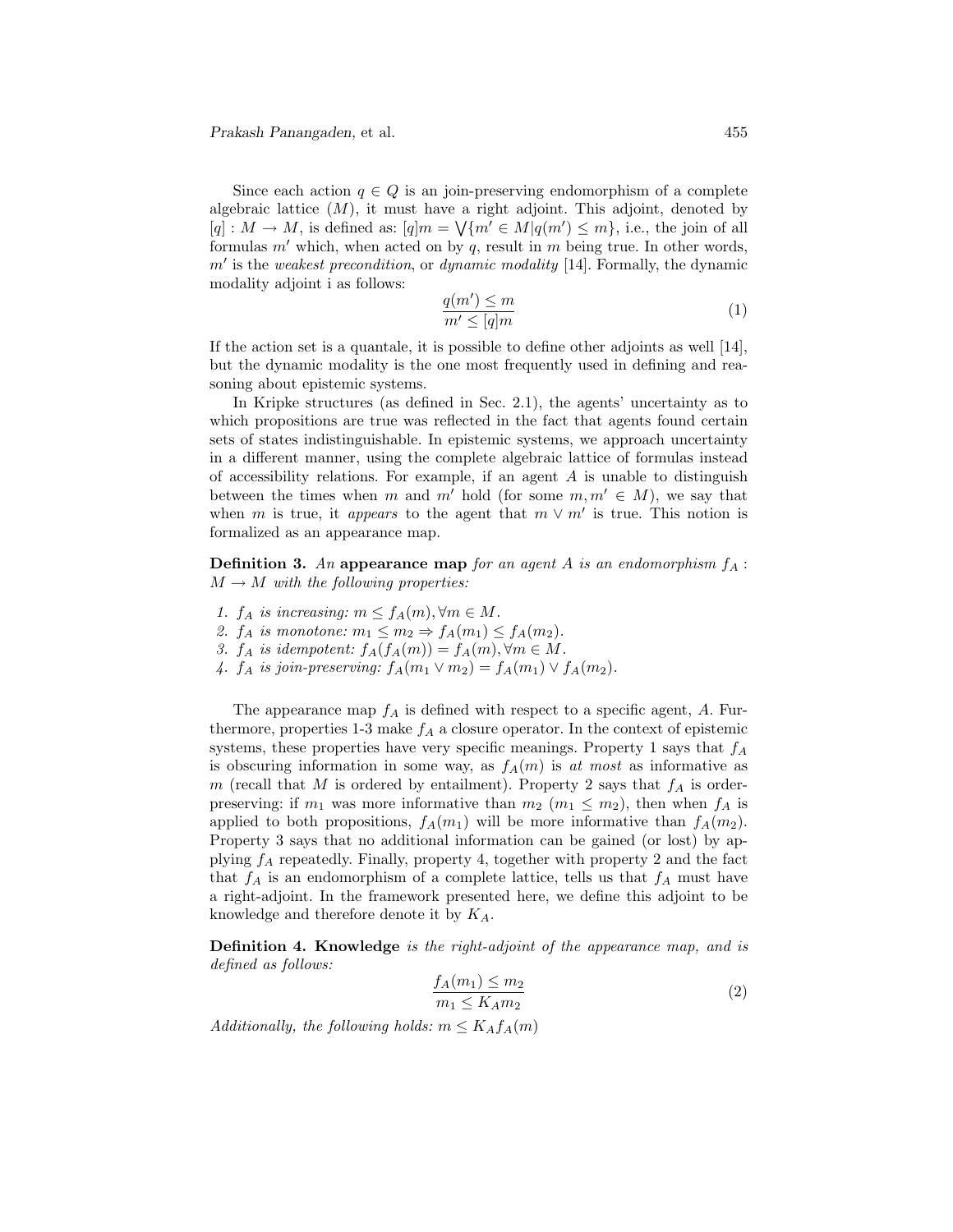We claim that the  $(f_A, K_A)$  adjoint pair is the connection between how the world appears to an agent and what the agent knows. Indeed, one can interpret the first equation in Def. 4 as saying: If agent A's view of  $m_1$  entails  $m_2$ , then whenever  $m_1$  holds in reality, it follows that agent A knows  $m_2$ . Because the properties of  $f_A$  induce analogous properties of  $K_A$ , we can capture some of the properties of knowledge (as described in Section 2.1). For example, positive introspection  $(K_A m \Rightarrow K_A K_A m)$  follows from the fact that  $\leq$  is reflexive  $(K_A m \leq K_A m)$  and  $f_A$  is the idempotent left adjoint to  $K_A$  [14]. In systems where the action set is a quantale, it is possible to define an appearance map on the actions as well [14]. For the purpose of this work though, we assume that all actions are visible to all agents (the appearance map on the action set is the identity mapping). We can now modify the definition of a system to include appearance maps, which are key to modelling epistemic situations.

**Definition 5.** An epistemic system is a tuple  $(M, Q, \{f_A\}_{A \in \mathcal{A}})$  where  $(M, Q)$ is a system as defined in Def, 2) and  $\{f_A\}_{A \in \mathcal{A}}$  is a set of appearance maps for each agent  $A \in \mathcal{A}$  [14].

Embedded within this epistemic system are two modalities in the form of Galois adjoints: the dynamic modality  $(q, [q])$ , and the knowledge modality  $(f_A, K_A)$ . It remains to be shown how these two concepts interact. More specifically, since actions are not necessarily increasing on  $M$ , we do not know for any arbitrary  $q \in Q, m \in M$  how  $q(m)$  relates to m. Because of this, it is not possible to derive how  $f_A(m)$  relates to  $f_A(q(m))$ . In [14], the following update inequality was defined to specify this connection:

$$
f_A(q(m)) \le q(f_A(m))\tag{3}
$$

Intuitively this means that for an agent, observing the execution of an action  $q$ should be at least as informative as imagining the outcome of the action.

## 3 Games with Fact-Changing Actions

Automata games are a concept derived from automata theory, involving one or more agents and an automaton (a finite-state transition system). This system can be deterministic or not. In the deterministic case, the system is defined by a triple  $(S, Act, \{ \tau_a \}_{a \in Act})$  where S is the state set and Act is the action set. The dynamics of the system is defined by mappings  $\tau_a : S \to S$ , such that  $\tau_q(s) = t$ if and only if taking action q from state s causes a transitions to state t.  $\tau_a$  does not need to be total (some actions may be disabled in certain states).

These systems can be the setting of a variety of epistemic tasks. Even when the underlying structure of the system is common knowledge, there are still epistemic tasks that can be studied, starting with the localization task (finding the current state), which can be extended to learning in which state the agent started, or "steering" the system to reach or avoid certain states. All of these tasks are useful in multi-agent systems as well, highlighting the need to study these systems from an epistemic perspective.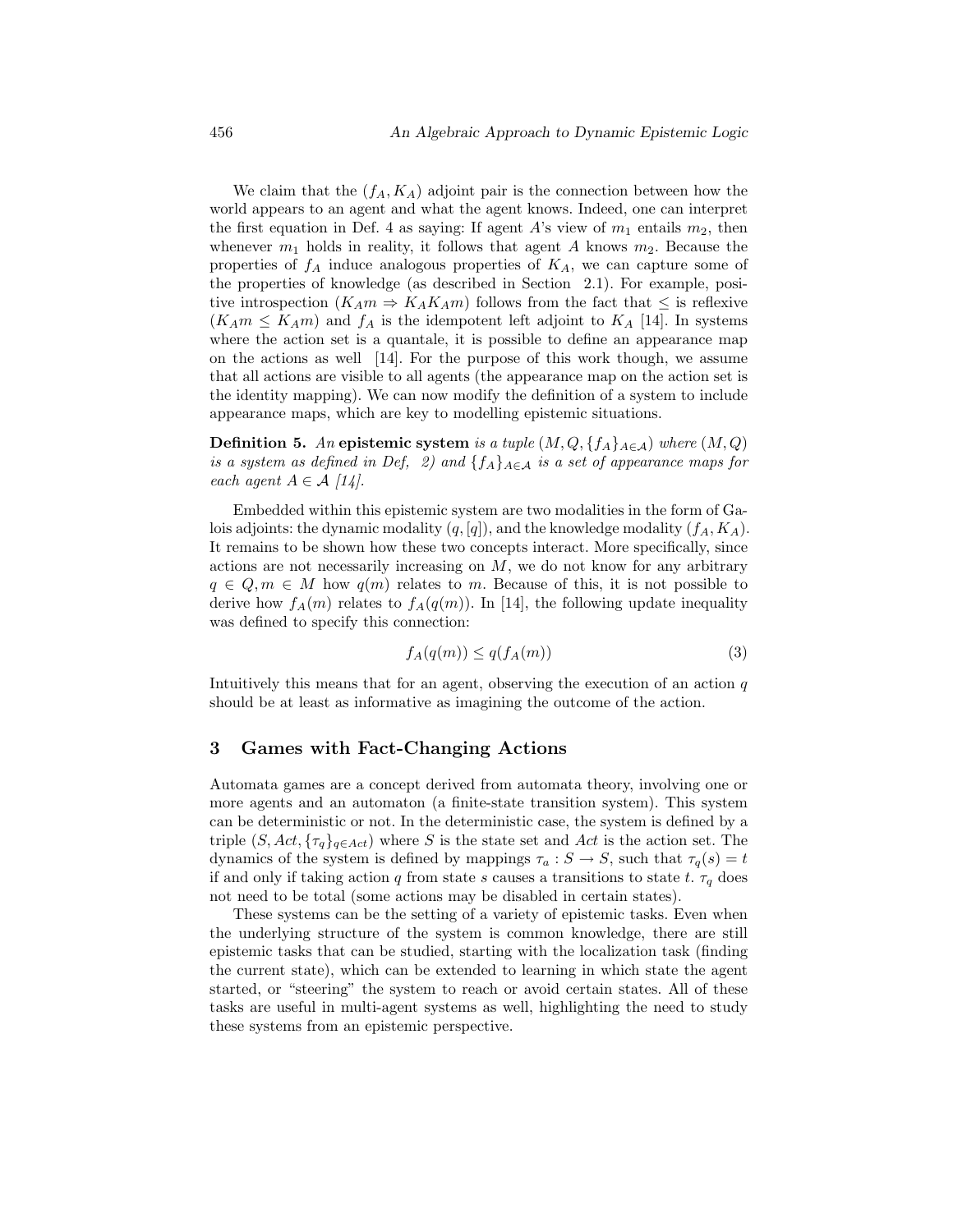Given a transition system  $(S, Act, \{\tau_q\}_{q \in Act})$ , we begin by defining the proposition set. In the case of localization, we take the atomic proposition set  $P$  to be  $S \cup \{\top, \bot\}$ . From here we build our module M using filters as described before (see Sec. 2.2). For the action set, we use again the structure inherited from the transition system and define Act to be the set of atomic actions. From Act we can define a monoid  $Q = Act^*$ , equipped with an identity element  $\epsilon$  and an composition function ; :  $Q \to Q$  such that for  $q_1, q_2 \in Q$ ,  $q_1, q_2 = q_1 q_2$  (the concatenation of the two action sequences).

Next we establish the manner in which the action set  $Q$  acts on the module of propositions, M. At an atomic level, this is already defined by the transition function  $\tau$ . To make  $\tau_q$  a total function, we simply extend it such that if the action q is not enabled at a state s, then  $\tau_q(s) = \bot$ . Furthermore, note that from Def. 2, the way sequences of actions (i.e. non-atomic actions) act on propositions is defined entirely by the composition of the atomic actions in the sequence. Hence, to characterize the effects of the action monoid  $Q$ , it is sufficient to define the effects of atomic actions on the proposition set.

First, we define the identity element  $\epsilon \in Q$ , such that  $\epsilon(m) = m$ ,  $\forall m \in M$ . Then, for any atomic action  $q \in Act$ , we have the following:

 $-q(\top) = \bigvee_{s \in S} q(s)$  (Recall that the proposition set  $P = S \cup {\top, \bot}$ ).

$$
- q(\bot) = \bot.
$$

- $-q(s) = \tau_q(s)$  where s is an atomic proposition  $(s \in S \subset P)$ .
- $q(m_1 \vee m_2) = q(m_1) \vee q(m_2)$  where  $m_1, m_2 \in M$ .
- $q(m_1 \wedge m_2) = q(m_1) \wedge q(m_2)$  where  $m_1, m_2 \in M$ .

Finally, we have to define appearance maps and knowledge. For the purpose of the following example, we assume that the underlying structure of the transition system is common knowledge to all agents. Thus, by observing the actions available to it at any given time, an agent will be able to rule out certain states. To formalize this concept, we define a function  $en : S \to \mathcal{P}(Act)$  defined by

$$
en(s) = \{q \in Act | \tau_q(s) \neq \bot\}.
$$
\n<sup>(4)</sup>

 $en(s)$  gives the set of actions which are enabled at state s. Now we can use the enabled function to define appearance maps for atomic (state) propositions:

$$
f_A(s) = \bigvee \{ t \in S | en(s) = en(t) \}. \tag{5}
$$

That is, when the agent is actually in the state  $s$  (and thus proposition  $s$  holds), it appears to the agent as though it might be in any state in which the enabled actions match those enabled in s. We also have that  $f_A(\perp) = \perp$  (if an illegal action occurs, everyone sees it) and  $f_A(\top) = \top$  (this follows from the fact that appearance maps are increasing). Since appearance maps are join preserving as well, we can define how they act on disjunctions of state propositions entirely by specifying their behaviour on atomic propositions:  $f_A(s \vee t)$  =  $f_A(s) \vee f_A(t)$  for any  $s, t \in S$ .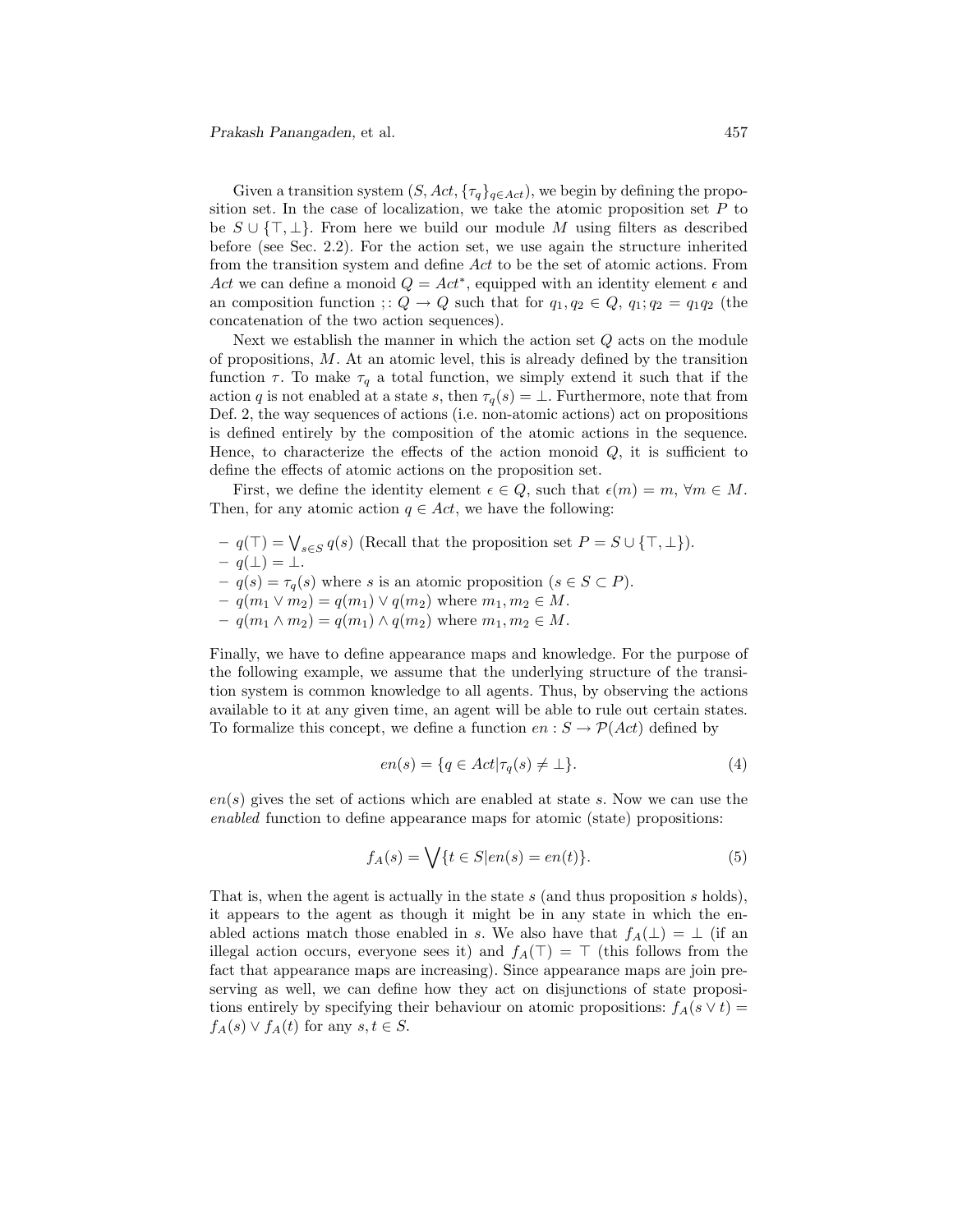As was the case with the actions, each appearance map  $f_A$  has a right adjoint  $(f_A \dashv K_A)$  which models the agent's knowledge:

$$
\frac{f_A(m) \le m'}{m \le K_A m'}.\tag{6}
$$

#### 3.1 Example

To illustrate the epistemic nature of automata games, and the way IDEAL works, we present a simple example, to which we will return throughout the rest of the paper. Consider the automaton in Fig. 1, in which there is only one agent trying to learn its location in the system. For simplicity, we omit the subscripts on the appearance maps and refer to the single agent's appearance map and knowledge operator as  $f$  and  $K$  respectively.

As depicted in Fig. 1, the environment is a simple four-state world  $(S =$  $\{s_1, s_2, s_3, s_4\}$  with two possible actions  $(Act = \{a, b\})$ . However, these two actions are not enabled in every state. In particular, states  $s_3$  and  $s_4$  are dead states, meaning they have no outgoing transition arrows. In other words,  $en(s_3)$  =  $en(s_4) = \emptyset$ . On the other hand, states  $s_1$  and  $s_2$  have both actions enabled, thus  $en(s_1) = en(s_2) = \{a, b\}.$  Note that although both actions are enabled in both states, they do not have identical outcomes. In particular, taking an a action from state  $s_1$  leads to a dead state  $(s_4)$ , whereas taking an a action from state  $s_2$  leads to state  $s_1$ . There is no way to know the exact outcome of an action before it



Fig. 1. The transition system for an automaton game

has been taken. This is where the appearance maps come in. Recall that we defined appearance maps for automata games as  $f(s) = \bigvee \{t \in S | en(t) = en(s)\}.$ Applying this definition to the example, we see that  $f(s_1) = f(s_2) = s_1 \vee s_2$ , and  $f(s_3) = f(s_4) = s_3 \vee s_4$ . Prior to taking an action, the agent can only base its knowledge on the actions available to it, and thus cannot distinguish between states  $s_1$  and  $s_2$  even though they behave differently under both actions.

Now let us investigate what happens *after* an a action is taken from state  $s_1$ . Recall that prior to taking the action, the agent could not know it was in state  $s_1$ (because  $f(s_1) = s_1 \vee s_2$  and applying the knowledge adjoint,  $s_1 \leq K(s_1 \vee s_2) \nleq$  $Ks<sub>1</sub>$ ). To determine exactly where in the system it is, the agent must use the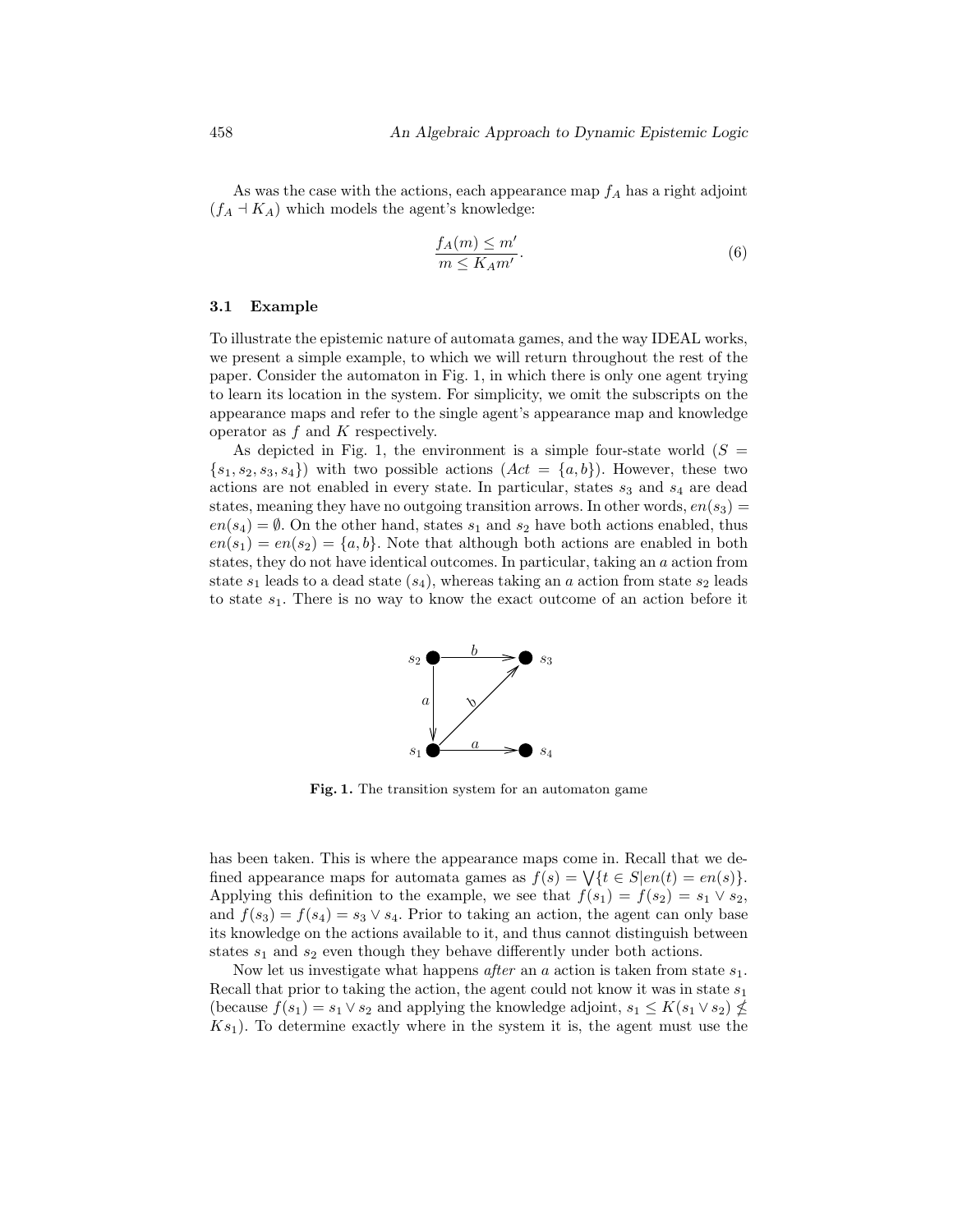actions available to it. Since the structure of the system is common knowledge, it is easy to enumerate all possible results of an  $a$  action. In this case, if the agent believes it may be in state  $s_1$  or  $s_2$ , it knows an a action will lead to state  $s_4$  (if  $s_1$  was the initial state) or state  $s_1$  (if  $s_2$  was the initial state). What we have just calculated is  $a(f(s_1))$ . However, it is only after the action has been executed that the agent will learn which of the two scenarios have occurred. If the agent truly started in state  $s_1$ , it ends up in a dead state after an a transition and ascertains (by means of the appearance map) that the current state must be  $s_3$  or  $s_4$  (this is the calculation for  $f(a(s_1))$ ). To state formally what was just described:

$$
- a(f(s_1)) = a(s_1 \vee s_2) = a(s_1) \vee a(s_2) = \tau_a(s_1) \vee \tau_a(s_2) = s_4 \vee s_1 - f(a(s_1)) = f(s_3) = s_3 \vee s_4
$$

First and foremost, note that these elements of M are incomparable. That is,  $s_4 \vee s_1 \nleq s_3 \vee s_4$ , and likewise  $s_3 \vee s_4 \nleq s_4 \vee s_1$ . Hence the update inequality (Eqn. 3) is not applicable to this situation. Even more curious though, is the fact that neither of these propositions tells the whole story. Indeed, if a human were put in this position, he or she would be able to put these two pieces together and determine the exact location, ruling out  $s_3$  since it cannot be reached on an a transition.

This sort of knowledge cannot be obtained by "imagining" the outcome of an action  $(a(f(s_1)))$ , or by "forgetting" that the action occurred and looking only at the resulting proposition  $(f(a(s_1)))$ . Instead, these two concepts need to be combined and actions must be remembered in some way. In order to model this situation effectively, appearance maps must be allowed to change as a result of the agents' actions.

## 4 Dynamic Appearance Maps

We would like to combine the rich algebraic structure of epistemic systems with the versatility of Kripke structures. The reason Kripke structures are able to model complex epistemic situations is that the equivalence relations upon which the agents' knowledge is based change over time. This means that even if the state of the system remains constant, the states that each agent believes possible (and hence the agent's knowledge) change as the agent observes the game.

Applying this idea to our framework means that even if the execution of an action q does not alter the valuation of a proposition  $m$ , we do not require the agent's appearance map of  $m$  to be fixed as well. In other words, the actions, in addition to acting on propositions, also alter appearance maps. This is analogous to the way equivalence relations in Kripke structures change over time but also allows us to preserve the algebraic structure of epistemic systems.

We will now introduce an extension of the epistemic system that captures the idea that agents' knowledge can change even when the underlying propositions do not. Let  $\mathcal{F}: M \to M$  be the set of all possible appearance maps.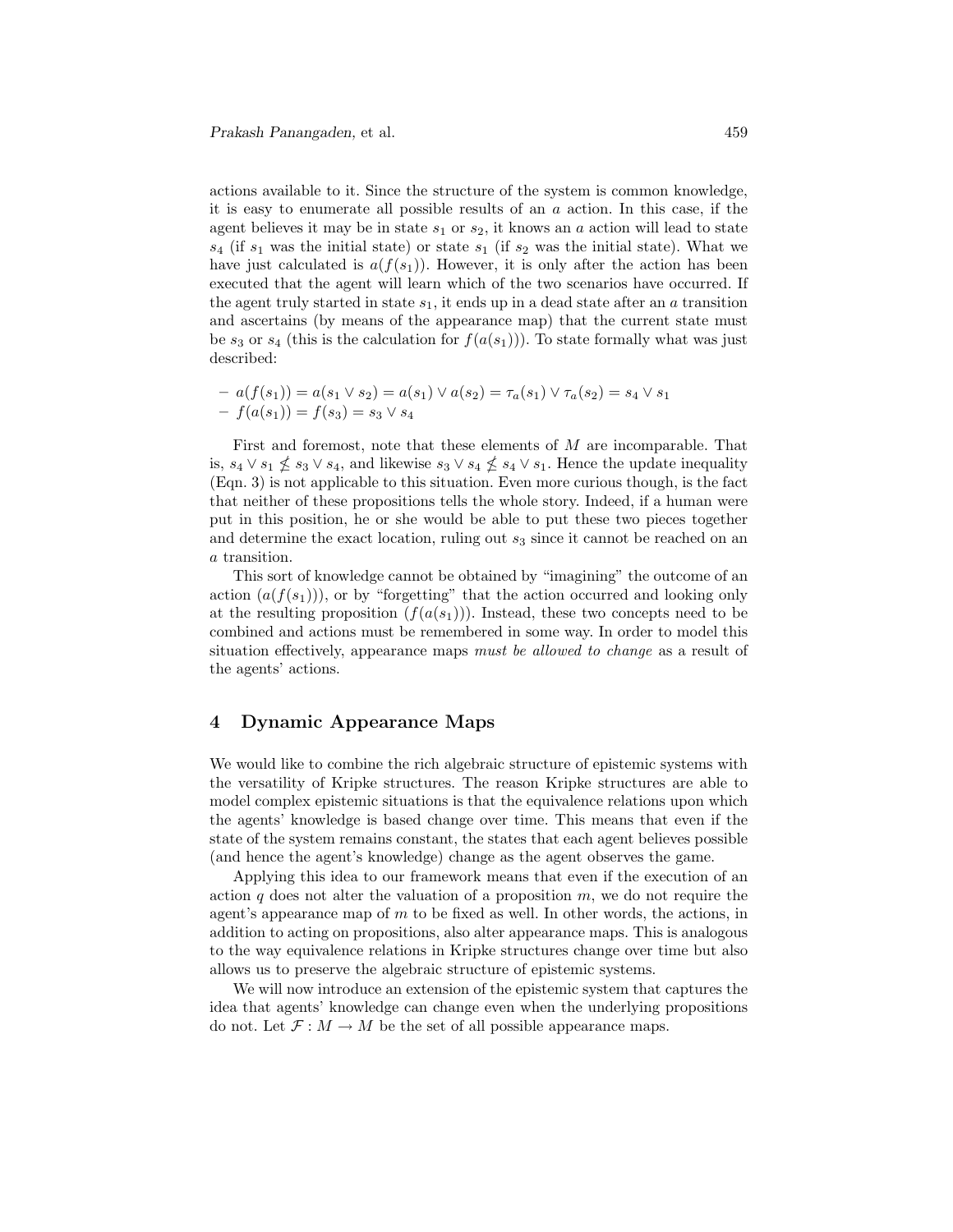Definition 6. An extended epistemic system for a set  $A$  of agents is a tuple  $(M, Q, \{f_A | A \in \mathcal{A}\}, \{\hat{q} | q \in Q\})$ , where  $(M, Q, \{f_A | A \in \mathcal{A}\})$  is an epistemic system as defined previously and  $\hat{q}$  ( $q \in Q$ ) defines a mapping  $\mathcal{F} \to \mathcal{F}$  describing how an agent's appearance map changes after a q action is executed.

We must now address the issue of knowledge. Because the definition of knowledge modality rests on that of the appearance map, a change in the appearance map will result in a change in knowledge. Previously it was sufficient to say that  $m \leq K_A m'$ , meaning that whenever m held, agent A knew m' to be true. Clearly this is no longer the case as illustrated by the example. An agent's knowledge now depends not only on the propositions that hold, but also on the actions which have occurred, and this must somehow be reflected in the knowledge modality. In order to do this, we introduce a new adjoint relationship:

$$
\frac{\hat{q}(f_A)(m) \le m'}{m \le K_A^q m'}
$$
\n<sup>(7)</sup>

First, note that  $\hat{q}(f_A) \in \mathcal{F}$  is itself an appearance map and thus has a right adjoint. This adjoint,  $K_A^q$ , looks very similar to the initial knowledge modality but depends on the actions that have occurred.The next step is to define exactly how these actions modify the agents appearance maps. To do this, we introduce a new concept, backward actions, and use it to define an update inequality analogous to Eqn. 3. Backwards actions are operators acting on the module of propositions. They serve the purpose of allowing the agent to reason retroactively. Every atomic action  $q \in Act$  has a corresponding backwards action, denoted by  $\setminus_q$ . Non-atomic actions, that is, concatenations of two or more atomic actions, also have corresponding backwards actions, which are defined inductively:

- $-\ \epsilon = \epsilon$  (The backwards action corresponding to the empty action sequence is the empty action sequence.)
- For any action sequence  $\alpha = \beta$ ; q such that  $\alpha, \beta \in Q$ ,  $q \in Act$ ,  $\lambda_{\alpha} = \lambda_{q}$ ;  $\lambda_{\beta}$ (Note that the order is of the actions is reversed: the last action in the original sequence is the first in the backward action sequence).

Backwards actions distribute over meets and joins so  $(m_1 \vee m_2) \setminus_q = m_1 \setminus_q$  $\lor m_2\lor_q$  and  $(m_1\land m_2)\lor_q = m_1\lor_q\land m_2\lor_q$ ,  $\forall m_1, m_2 \in M$ . Also,  $\bot\lor_q = \bot$ . It remains to describe how backwards actions act on elements of the atomic proposition set P. This is where the distinction between backwards actions and normal actions becomes apparent:

#### Definition 7. Backwards Actions:

$$
p\backslash_q = \begin{cases} p & \text{if } \exists m \in M, m \neq \bot \text{ s.t. } q(m) \leq p \\ \bot & otherwise \end{cases} \tag{8}
$$

So for any proposition  $p \in P$ ,  $p \nightharpoonup q \leq p$  if and only if p holds after taking a q action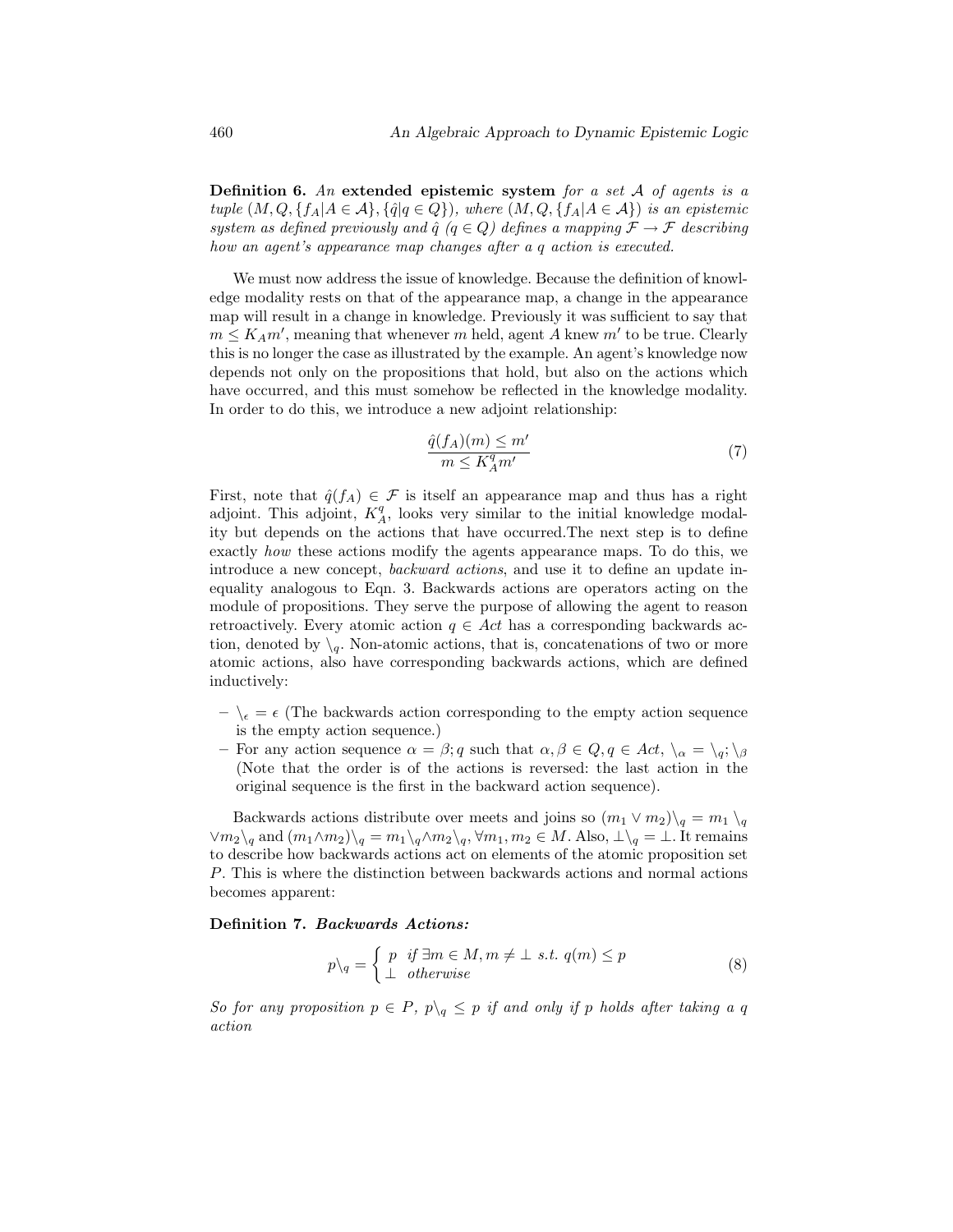Note that backwards actions are *decreasing*, that is, for all  $m \in M$ ,  $m\backslash_q \leq m$ . This follows from the fact that backwards actions either leave atomic propositions unaltered or result in a contradiction  $(\perp)$ . Using backwards actions, we define a new update inequality which defines how normal actions should modify appearance maps in extended epistemic systems.

#### Definition 8. Update Inequality:

$$
\hat{q}(f_A)(m) \le f_A(q(m)) \setminus_q \tag{9}
$$

In order to explain this update inequality, we will look at each part separately. First, recall that the left-hand side of the equation is simply the revised appearance map  $\hat{q}(f)(m)$ . If initially m holds, then  $\hat{q}(f)(m)$  specifies how the world appears to the agent after taking a q action. Clearly,  $\hat{q}(f)(m) \leq f(q(m))$ , that is, after taking a q action when  $m$  held initially, the agent should have at least as much information about its environment as it would if it ignored the action itself and simply looked at the resulting proposition,  $q(m)$ .

However, we can say something even stronger. Recall that backwards actions are decreasing and thus,  $f(q(m))\setminus_q \leq f(q(m))$ .  $f(q(m))\setminus_q$  can be viewed as follows: take the appearance map of the resulting proposition  $q(m)$  and apply the backwards action  $\setminus_q$ . This allows us to eliminate any disjuncts of the formula  $f(q(m))$  that are not consistent with the fact that the last action taken was an q. In other words, we are remembering the action and its effects without having to keep track of entire action sequences.

#### 4.1 Example

We now revisit our example from Section 2.2, Fig. 1. Recall that the goal of this example was to be able to prove statements of the form:  $s_1 \n\t\leq [a] K s_4$  (if the agent is in state  $s_1$ , after an a action, it will know that it is in state  $s_4$ ). We will do this by using dynamic appearance maps and their resulting knowledge modalities, which allow us to explicitly incorporate the observation of an action. Hence it suffices to show that:  $s_1 \n\t\le K^a s_4$ 

From here we can apply the dynamic knowledge adjoint  $(\hat{a}(f), K^a)$  and see that it is enough to prove  $\hat{a}(f)(s_1) \leq s_4$ . However, we do not know exactly how that  $\hat{a}$  action affects the appearance map, as this is not explicitly defined in the formalism. However, we know that it must respect the revised update inequality:  $\hat{a}(f)(s_1) \leq f(a(s_1)) \setminus_a$ .

Thus, it suffices to show that  $f(a(s_1))\backslash a \leq s_4$ . To this end, we evaluate the left-hand side of the equation and find that  $a(s_1) = \tau_a(s_1) = s_4$ . Applying the appearance map f to this result, we get that  $f(s_4) = \sqrt{\{s \in S | en(s) = en(s_4)\}}$  $s_3 \vee s_4$ , since  $s_3$  and  $s_4$  are both dead states with no actions enabled. Then we apply the backwards a-action and find that  $(s_3 \vee s_4)\a = \perp \vee s_4 \leq s_4$ . We have now shown that  $\hat{a}(f)(s_1) \leq s_4$  by way of the dynamic knowledge adjoint and the revised update in equality. It follows then, that  $s_1 \n\t\le K^a s_4$ .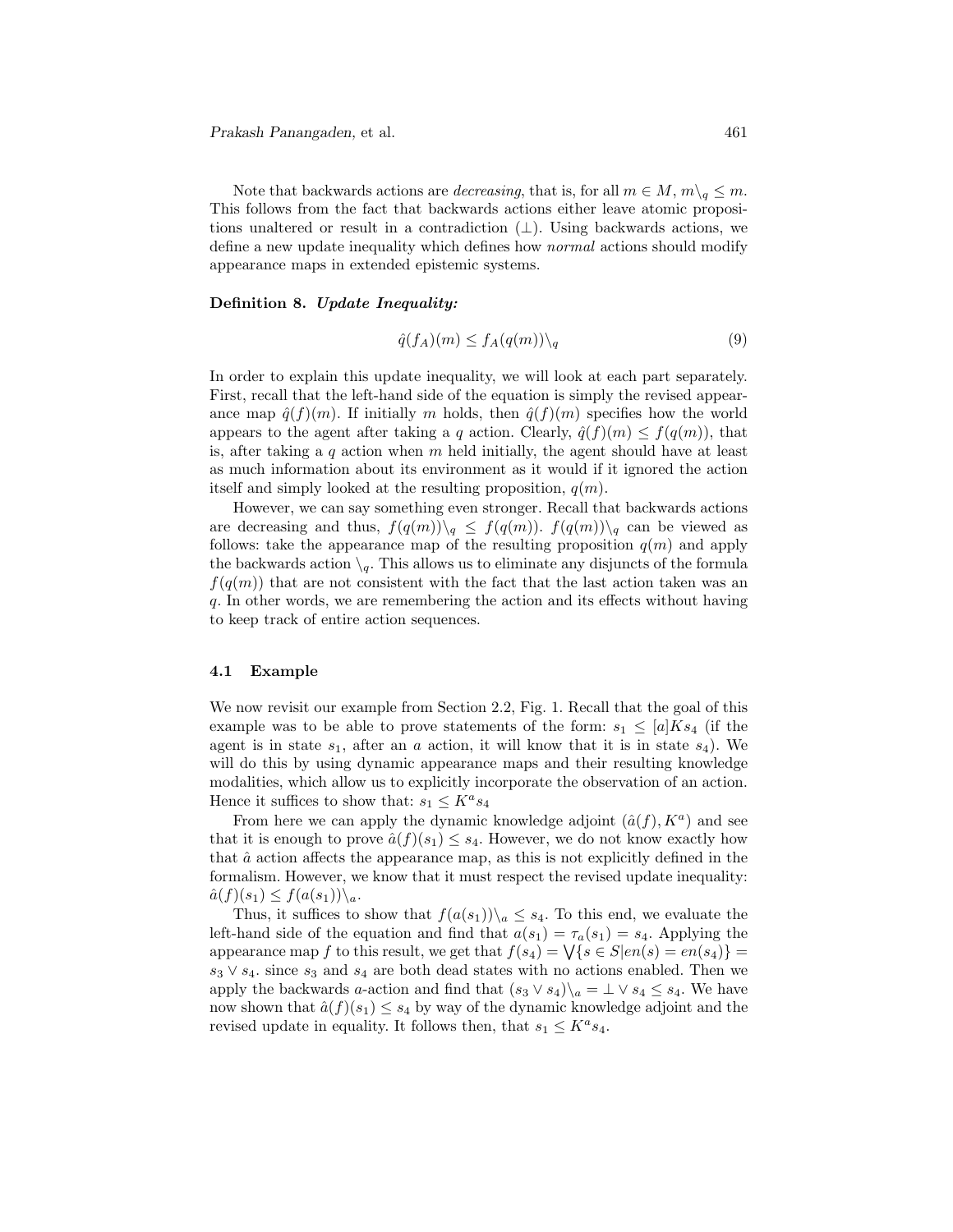## 5 Conclusions and Future Work

The main contribution of this work is to broaden the algebraic framework developed in [14] and [3] to include actions which are both communicative and dynamic in nature. To understand the effect these actions on agents' knowledge, we introduced the notion of dynamic appearance maps along with a new modality that captures both the epistemic and non-epistemic dynamics of the system.

There is a striking similarity between the backward actions defined in Section 4 and the model restriction process used in Public Announcement logic (see [16]). It would be interesting to further explore this similarity and see what the equivalent of the backwards action and the newly defined knowledge modality  $(K_A^q)$ are in Kripke semantics. Exploring the coalgebraic properties of backwards actions, as the authors of [14, 12] did for the knowledge modality, would also be informative.

Another possible extension is the development of a proof system. In [14], in order to prove the soundness and completeness of IDEAL, the author develops a sequent calculus not unlike that of propositional dynamic logic (see [9]). The sequent calculus makes it possible to formalize the axioms of the logic as rules of inference including the epistemic update. In this way, it is possible to prove the soundness and completeness of the proof system with respect to the algebraic semantics.

The most exciting extensions to this work deal with building a richer dynamic logic. There are a couple of ways in which our logic could be enriched. The first is through the introduction of new modalities. The algebraic structure of our logic provides a framework for introducing new modalities without having to rethink the entire system. This is especially important when dealing with security protocols. While several logics [4, 15] have been developed for reasoning about authentication protocols, they tend to be very specialized and often a new protocol requires a new logic. It is hoped that the algebraic structure of our logic will provide a framework in which various security protocols can be modeled effectively, with only slight alterations needed to accommodate each protocol. Another extention to this work would be to enrich the logic by equipping it with a description logic to model objects and properties [1, 17] . This combination, a strong algebraic framework for modeling change, and a strong knowledge representation for interpreting the outcomes of these actions, would provide an ideal setting in which to reason about complex multi-agent systems.

#### Acknowledgements

This research was supported in part by NSERC, FQRNT, the Office of Naval Research, the Fields Institute and a Dean's Excellence fellowship from McGill University.